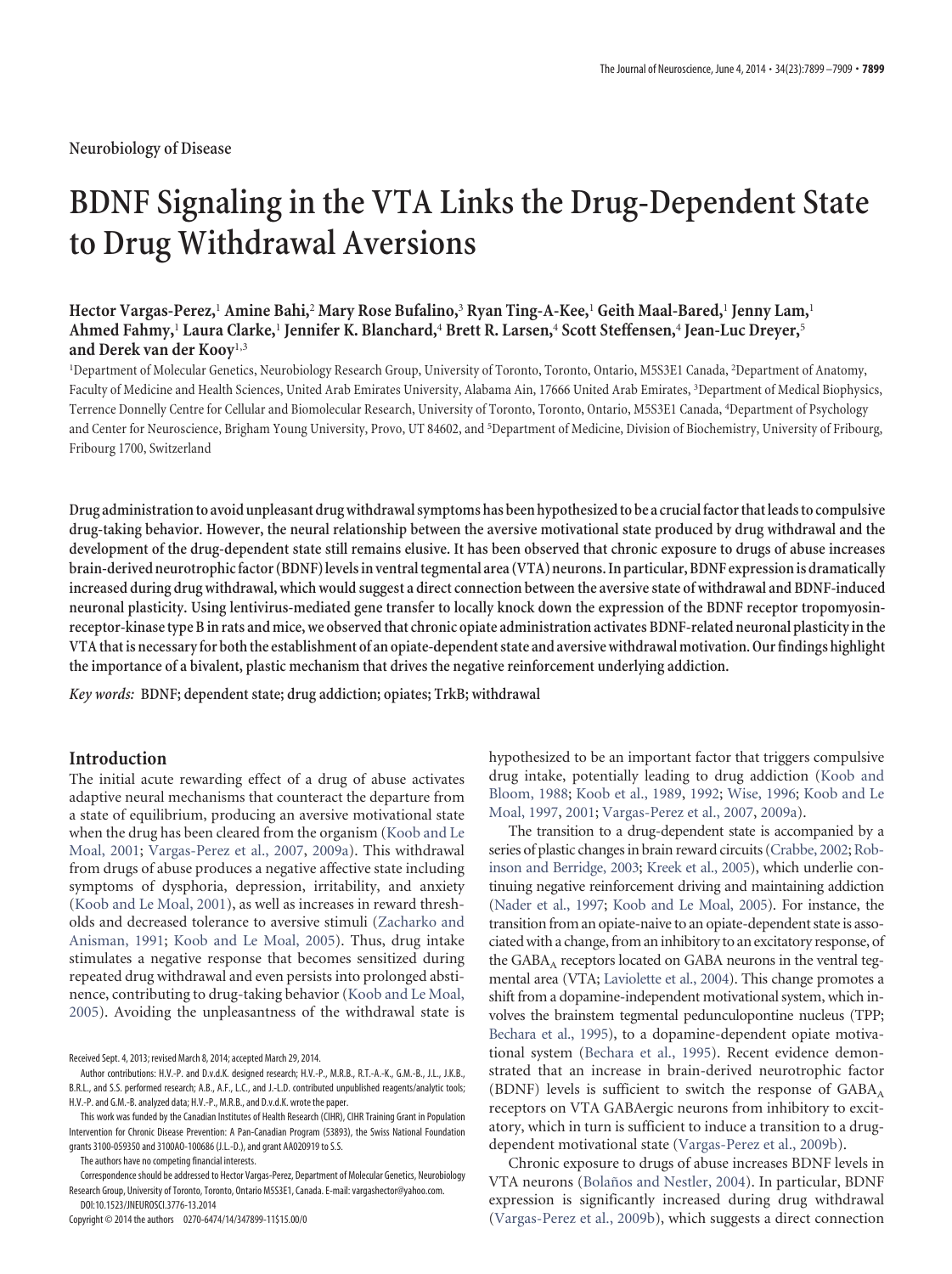between the aversive state of withdrawal and BDNF-induced neuronal plasticity. Thus, we hypothesize that blocking BDNF signaling in the VTA should block both the aversive motivational state produced by drug withdrawal and the development of the drugdependent state. To test this hypothesis we used lentivirus-mediated gene transfer to locally knock down the expression of BDNF receptor tropomyosin-receptor-kinase type B (TrkB). We observed that chronic opiate administration activates BDNF-related neuronal plasticity in the VTA that is necessary for both the establishment of an opiate-dependent state and aversive withdrawal motivation, highlighting the importance of a bivalent, plastic mechanism that drives the negative reinforcement underlying addiction.

# **Materials and Methods**

## *Animals and surgery*

All experimental protocols were approved by and conformed to the Institutional and Governmental Animal Care Committee guidelines, in accordance with principles of animal care (http://www.ccac.ca/).

For behavioral tests in which rats were used, subjects were Wistar strain males (Charles River) weighing 350 –500 g during experimental training. Rats were housed individually in Plexiglas cages in a room maintained at 22°C and lit from 7:00 A.M. to 7:00 P.M. Rats were given food and water *ad libitum* throughout the experiment.

In the case of behavioral experiments using mice (VTA BDNF infusions), subjects were wild-type male C57BL/6 weighing 25–30 g. Mice were given food and water *ad libitum* and maintained at 22°C in Plexiglas cages on a 12 h light/dark cycle.

Male GAD-GFP knock-in mice  $(> 50 d)$  were used for the iontophoretic recording of VTA GABAergic neurons. Mice were housed in groups of four in Plexiglas mouse cages in a room at a temperature of 22°C with lights on from 7:00 A.M. to 7:00 P.M. No animals were used in more than one experiment.

For VTA infusions, animals were anesthetized with inhaled isoflurane (3%) and placed in a stereotaxic device. The procedure for rats involved bilateral implantations of 22 gauge stainless steel guide cannulae (Plastics One). The cannulae were implanted 2 mm dorsal to the VTA at a 10° angle using the following coordinates relative to bregma:  $AP: -5.6$  mm, ML:  $\pm$ 2.3 mm, and DV: -7.8 mm from the dural surface (Paxinos and Watson, 1986). For TPP temporary lesion 22 gauge stainless steel guide cannulae (Plastics One) were bilaterally implanted 2 mm dorsal to the TPP at a 10° angle using the following coordinates relative to bregma: AP:  $-7.6$  mm, ML:  $\pm 3.1$  mm, and DV:  $-6.6$  mm from the dural surface (Paxinos and Watson, 1986). At least 2 weeks were allowed for postsurgical recovery preceding behavioral training.

Three stereotaxic surgical procedures were used for the mouse experiments in Figure 5. The first procedure (implemented in Fig. 5*a*,*b*) involved the use of 33 gauge needles to bilaterally infuse 0.025  $\mu$ g or 0.25  $\mu$ g BDNF in the VTA coordinates previously used in our mouse work (AP:  $-3.0$  mm, ML:  $\pm 0.5$  mm, DV:  $-4.2$  from bregma). In the case of the 0.025  $\mu$ g infusions, 0.05  $\mu$ l was infused over the span of 1 min after which the needle was left stationary for another minute. In the case of the 0.25  $\mu$ g infusions, 0.5  $\mu$ l was infused over the span of 5 min after which the needle was left stationary for another minute. The second procedure (implemented in Fig.  $5c$ ) involved the infusion of 0.25  $\mu$ g BDNF in the VTA coordinates used by Koo et al.  $(2012)$  (at a 7° angle, AP:  $-3.2$  mm, ML:  $\pm$ 1.0 mm, DV: -4.6 mm from bregma). Mice were left to recover for 7 d before they were used in behavioral experiments.

#### *Induction of opiate dependence*

To induce opiate dependence in rats, animals received 0.5 mg/kg subcutaneous injections of heroin daily for 5 d (in line with the heroin preexposure protocol; Laviolette et al., 2004). Animals were conditioned 21 h after their last heroin injection. During conditioning, this dose of heroin was administered as a maintenance dose 3.25 h after the termination of training.

GAD-GFP knock-in mice were made opiate dependent by the implantation of subcutaneous osmotic mini pumps (Model 2001; Alzet Osmotic Pumps) containing morphine solution (70 mg/ml; Dockstader et al., 2001). Pumps were surgically implanted under isoflurane (2%) anesthesia and aseptic conditions. The pumps delivered morphine (1.0  $\mu$ l/h) for 5–7 d and then experiments were performed 12–16 h following surgical removal of the pumps under isoflurane (2%) anesthesia. In naive animals mini pumps that contained saline solution were implanted as a control. The aversive effects of withdrawal induced by this regimen are similar qualitatively to those observed after the heroin pre-exposure protocol used in rats (Dockstader et al., 2001).

## *Drugs and microinjection procedure*

The drugs used in these experiments were morphine sulfate (Almat Pharmachem), diacetylmorphine hydrochloride (heroin; Almat Pharmachem), muscimol hydrobromide (Sigma), lithium chloride (LiCl; Sigma),  $\alpha$ -flupenthixol (Sigma), or lidocaine hydrochloride (Sigma), and were dissolved in physiological saline ( pH adjusted to 7.4). Recombinant human BDNF (Sigma) was dissolved in PBS, pH 7.4).

In the rat experiments, bilateral VTA or TPP microinjections (0.5 -l volume per infusion) were performed over 1 min. Injectors were left in place for a further 1 min to ensure adequate diffusion from the injector tip.

#### *Viral vectors*

To test for the necessity of BDNF signaling, we locally knocked down TrkB gene expression *in vivo*, via siRNA-expressing lentiviral vectors (LVs). Through bilateral stereotaxic surgery, we injected 0.5  $\mu$ l of siRNAexpressing LV (LV-siRNA1, LV-siRNA2, and LV-siRNA3, targeting three separate regions of the mRNA; Bahi et al., 2008) against TrkB, or the green fluorescent protein (GFP)-tagged lentiviral vector pTK433 (LV-GFP; Bahi et al., 2008) as a control, into the VTA of adult rats. It has been observed that this coinfection mix of the three silencers (LVsiRNAs) achieves >93% silencing of TrkB mRNA (Bahi et al., 2008). The three targets were designed according to the rat TrkB mRNA sequence. The TrkB sequences were selected based on Hannon's design criterion: first target, bp 5–27; second target, bp 2438 –2460; third target, bp 1500 – 1522 (Bahi et al., 2008). LV-siRNAs were mixed with LV-GFP to localize injection sites in experimental animals, and the LV-GFP was used alone in the control animals. LVs were injected 1–2 weeks before electrophysiological experiments or behavioral testing.

#### *Histology*

At the end of experiments, animals were deeply anesthetized with sodium pentobarbital (35 mg/kg, i.p.) and were perfused intracardially with 200 ml of PBS followed by 400 ml of 4% paraformaldehyde. Brains were removed rapidly and stored for 12 h in a 35% sucrose/PBS solution. Brains then were flash frozen at  $-80^{\circ}$ C, sliced in a freezing microtome at  $-20^{\circ}$ C into 30- $\mu$ m-thick sections, and mounted on gelatin-coated slides. Brain sections were stained with cresyl violet and subsequently examined by light microscopy.

#### *Immunostaining for TrkB expression in VTA GABAergic neurons*

Rats were anesthetized with sodium pentobarbital (35 mg/kg, i.p.) and perfused intracardially with 200 ml of PBS followed by 400 ml of 4% paraformaldehyde. Brains were rapidly removed and stored for 12 h in a 35% sucrose/PBS solution. Brains were then flash frozen at  $-80^{\circ}$ C, sliced in a freezing microtome at  $-20^{\circ}$ C into  $20$ - $\mu$ m-thick sections, and mounted on gelatin-coated slides. Brain sections were blocked with 10% normal goat serum in PBS for 1 h at room temperature. TrkB (mouse monoclonal antibody, 1:50; BD Transduction Laboratories) and MAP-2 (chicken polyclonal, 1:10,000; Abcam) antibodies were incubated at 4°C overnight. Slides were then washed three times with PBS and incubated with Alexa-conjugated secondary antibodies at a concentration of 1:400 for 1 h at room temperature. All antibody dilutions were made in 10% NGS containing PBS. Slides were washed, dried, and mounted and imaging was performed using an Olympus FV1000 confocal microscope.

To accurately assess the percentage of GFP cells that coexpress the TrkB receptor after LV infection of siRNAs or GFP, coronal sections (approximately  $-5.6$  mm from bregma) containing the VTA (Paxinos and Watson, 1986) from the brain of three animals per condition were immunohistochemically labeled for GFP and TrkB. To measure cell size, ImageJ software (NIH) was used to measure the area of cell bodies of 46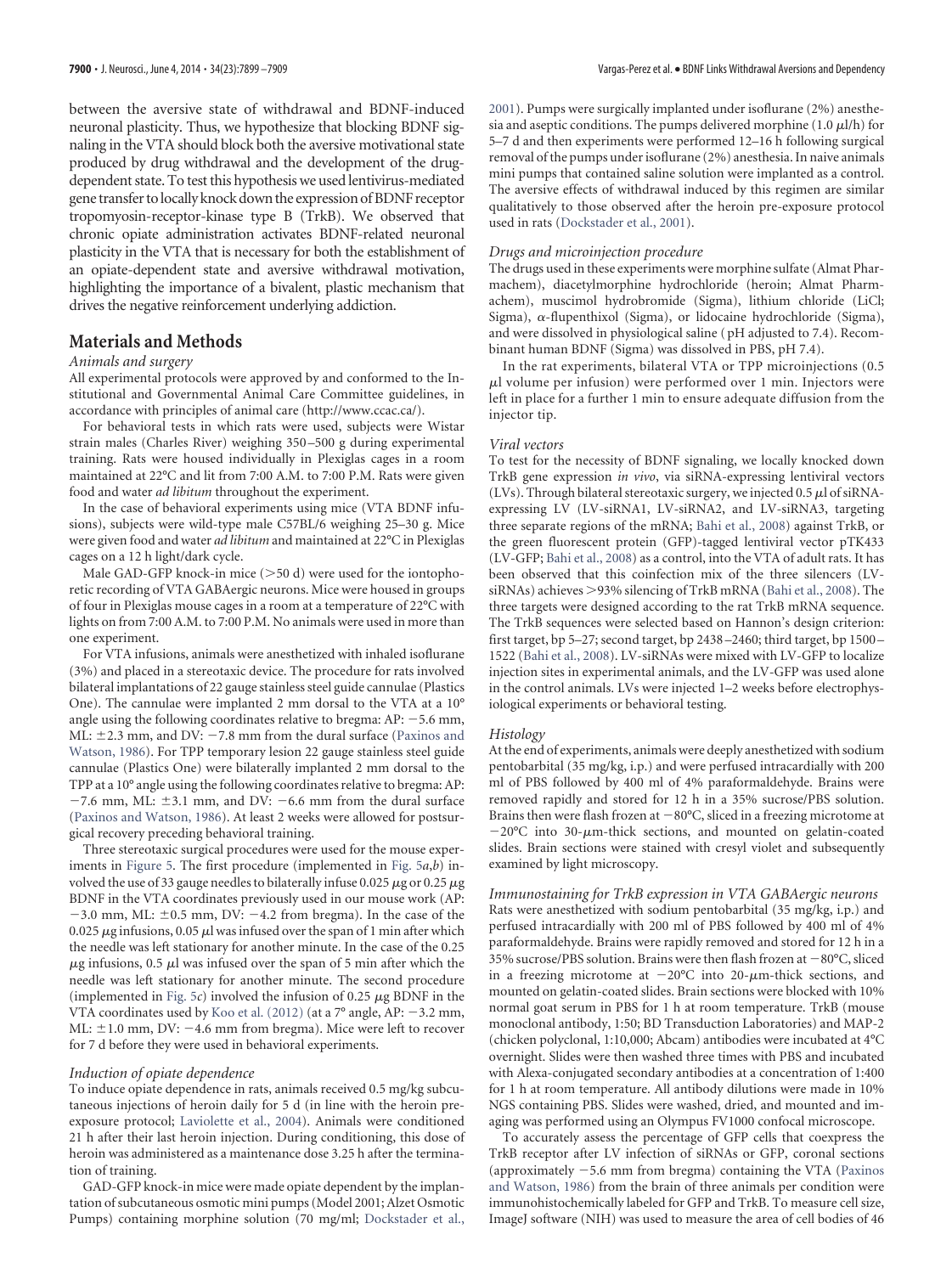neurons in each condition. A comparison of GFP TrkB-positive VTA neurons between LV-GFP and LV-siRNAs-infected animals was made using a Student's *t* test, with a minimum of 100 GFP-positive neurons counted per animal.

#### *Iontophoretic recording of VTA GABAergic neurons*

*Preparation of tissue slices for electrophysiological recordings.* For brain extraction, mice were anesthetized with isoflurane (5%) and intraperitoneal injection of ketamine (60 mg/kg) and decapitated. The brain was quickly removed from the cranium and glued onto a cutting stage. Slicing was performed using a sapphire blade (Electron Microscopy Sciences) on a vibratome tissue slicer in an ice-cold cutting solution containing the following (in mm): 220 sucrose, 3 KCl, 1.25  $\text{NaH}_2\text{PO}_4$ , 25  $\text{NaHCO}_3$ , 12 MgSO<sub>4</sub>, 10 glucose, 0.2 CaCl<sub>2</sub>, and 0.4 ketamine perfused with 95% O<sub>2</sub> and 5%  $\text{CO}_2$ . Horizontal slices (210  $\mu$ m thick) containing the VTA were cut and transferred into an incubation chamber containing artificial CSF (ACSF) containing the following (in mm): 124 NaCl, 2 KCl, 1.25  $\text{NaH}_2\text{PO}_4$ , 26  $\text{NaHCO}_3$ , 12 glucose, and 1.2  $\text{MgSO}_4$  2  $\text{CaCl}_2$  perfused with 95%  $O_2$  and 5%  $CO_2$  at 32°C for at least 30 min. Following incubation, slices were transferred to a recording chamber with continuous flow of ACSF maintained at 36°C throughout the experiment.

*Characterization of VTA GABA neurons* in vitro*.* In GAD-GFP knock-in mice (Tamamaki et al., 2003), GABA neurons were studied in horizontal brain slices with the aid of fluorescence microscopy. The VTA was visualized by first locating the substantia nigra reticulata (SNr) in the horizontal slice preparation under low power  $(4\times)$  with fluorescence illumination. The SNr has a characteristic glow under low magnification with GFP fluorescence optics, likely due to dense GABA terminal innervation. Substantia nigra compacta was then identified medial to SNr. GABA neurons in the VTA were studied by visualizing  $GAD +$  neurons in an area medial to the glowing SNr, posterior to the fasciculus retroflexus and mammillothalamic tract, anterior to the decussation of the superior cerebellar peduncle, and dorsal to the interpeduncular nucleus (Steffensen et al., 2011; Ting-A-Kee et al., 2013). Neurons in the VTA of GAD-GFP mice that did not fluoresce but exhibited a noncation-specific inward rectifying current (*I<sup>h</sup>* ) in combination with relatively low input resistance and regular, slow spike activity were assumed to be DA neurons (Steffensen et al., 2011; Ting-A-Kee et al., 2013).

*Cell-attached, voltage-clamp recording of spike activity in brain slices.* Electrodes were pulled from borosilicate glass capillaries and then filled with 150 mm NaCl (3-5 M $\Omega$ ). Positive pressure was applied to the electrode when approaching the neuron. By applying suction to the electrode, a seal (10 M $\Omega$ –1 G $\Omega$ ) was created between the cell membrane and the recording pipette. Spontaneous GABA firing activity was recorded in voltage-clamp mode with a Molecular Devices Multiclamp 700B amplifier and sampled at 10 kHz using an Axon 1440A digitizer, and collected and analyzed using pClamp10 software. Neurons were voltage clamped at 0 mV throughout the experiment. First, a stable baseline recording of firing activity was obtained for 5–10 min. Two methods were used to assess the effects of muscimol on VTA GABA neuron firing rate. In some slices, only one dose of muscimol (Sigma-Aldrich; 0.01–1  $\mu$ м) was studied on one cell in each slice. In other slices, a wash was performed between superfusions of different concentrations of muscimol on the same cell (5–10 min at each dose with 10 min between doses). Regardless, no more than one cell was studied per slice and no more than three slices were studied per animal. One-way repeated-measures ANOVA and Tukey's *post hoc* test were performed to compare LV-GFP-naive, LVsiRNAs-naive, LV-GFP-dependent, and LV-siRNAs-dependent groups.

#### *Rat place preference test*

The place-conditioning apparatus and conditioning procedures were identical to previous studies (Vargas-Perez et al., 2009a). Conditioning took place in one of two distinct environments (41  $\times$  41  $\times$  38 cm), which differed in color, texture, and smell. One environment was white, with a wire mesh floor. The other environment was black, with a smooth Plexiglas floor that was wiped down with a 12% acetic acid solution before each conditioning session. These conditioning environments are motivationally balanced such that animals show no initial preference for either environment before conditioning (Laviolette et al., 2004). During

testing, each rat was placed at the neutral gray zone  $(41 \times 10 \text{ cm})$  that separated the two compartments and was allowed to explore both environments freely for a period of 10 min. Testing was performed drug free, at least 2 d after the final conditioning session.

For experiments that examined the direct effect of a drug, rats were conditioned with a fully counterbalanced place-conditioning procedure described previously as procedure B (Vargas-Perez et al., 2009a). In this procedure, rats were exposed to both conditioning environments in a fully counterbalanced order. All experimental groups received four drugenvironment and four saline-environment conditioning sessions for 40 min over 8 consecutive days. Two days later, rats were tested drug free and the time spent in each environment was recorded over a 10 min test period.

Under this place-conditioning procedure we assessed the rewarding effects of morphine (10 mg/kg), the aversive effects of LiCl (5 mg/kg), and the aversive effects of naloxone-precipitated withdrawal (5 mg/kg) in LV-GFP against LV-siRNAs-infected, opiate-dependent rats. The rewarding effects of morphine and naloxone were tested, in naive and dependent animals. Morphine was administrated after the blockade of the dopaminergic system with the neuroleptic  $\alpha$ -flupenthixol (0.8 mg/ kg, i.p,)–administered 2.5 h before conditioning. Additionally, in a new group of animals, we test the rewarding effects of morphine after the temporary inactivation of the TPP. Bilateral TPP temporary inactivation was performed 2 min before conditioning by microinfusing  $5 \mu$ l of lidocaine (4%; Vargas-Perez et al., 2009a). Sham temporary-inactivation animals received bilateral injections of PBS.

To assess the effect of spontaneous withdrawal from morphine in dependent rats, we used a modified place-conditioning procedure for which conditioning took place in only one compartment (Procedure W or withdrawal-paired) of the place-conditioning apparatus (Vargas-Perez et al., 2009a). Briefly, each dependent rat, by means of the heroin pre-exposure protocol, intraperitoneally received 3 mg/kg of morphine. Approximately 16 h after the morphine injection (Bechara et al., 1995; Vargas-Perez et al., 2007, 2009a), each rat was injected with saline vehicle and then exposed immediately to a distinct conditioning environment for 40 min. This procedure was repeated four times over 8 d. As a result, one of the two compartments was paired with the absence of morphine and the other was an unfamiliar, neutral environment. The time spent in each environment was recorded over a 10 min test period. Times spent in each environment were scored separately for each animal.

#### *Mouse place preference test*

The place conditioning apparatus (Med-Associates SOF-700RA-25) used consisted of a black compartment with metal rod floor, a white compartment with a wire mesh floor, and a gray compartment in the middle that contained a partition on both sides. Two unbiased conditioned place preference paradigms were used. The first was composed of eight, 15 min long conditioning sessions conducted over the span of 8 d (i.e., one session per day). The compartments to which the morphine (5 mg/kg) and saline injections were paired were counterbalanced. On the ninth day, the partitions between the compartments were removed and mice were placed in the gray zone and allowed to roam freely for 10 min. The second conditioning paradigm (Koo et al., 2012) was composed of six or eight, 45 min long conditioning sessions conducted over the span of 3 d or 4 d, respectively (i.e., two sessions per day). Saline conditioning was always performed in the morning, while morphine (15 mg/kg) conditioning was performed in the afternoon. On the day following the last day of conditioning, animals were placed in the gray zone and allowed to roam freely between the compartments for 20 min.

For place-conditioning experiments, statistical analysis was performed using a two-way or three-way ANOVA. *Post hoc* Student–Newman–Keuls tests or Student's t tests were performed where appropriate.

## *Opiate-withdrawal somatic signs, ultrasonic distress vocalizations, and locomotor sensitization*

Rats were observed for somatic signs of opiate withdrawal 16 h after heroin injections compared with saline-treated rats. Typical abstinence signs in rats included body and head shakes, cheek tremors, eye blinks, ptosis, foot and genital licks, scratches, writhes, and gasps (Grieder et al., 2010). Each rat's percentage abstinence scores were its number of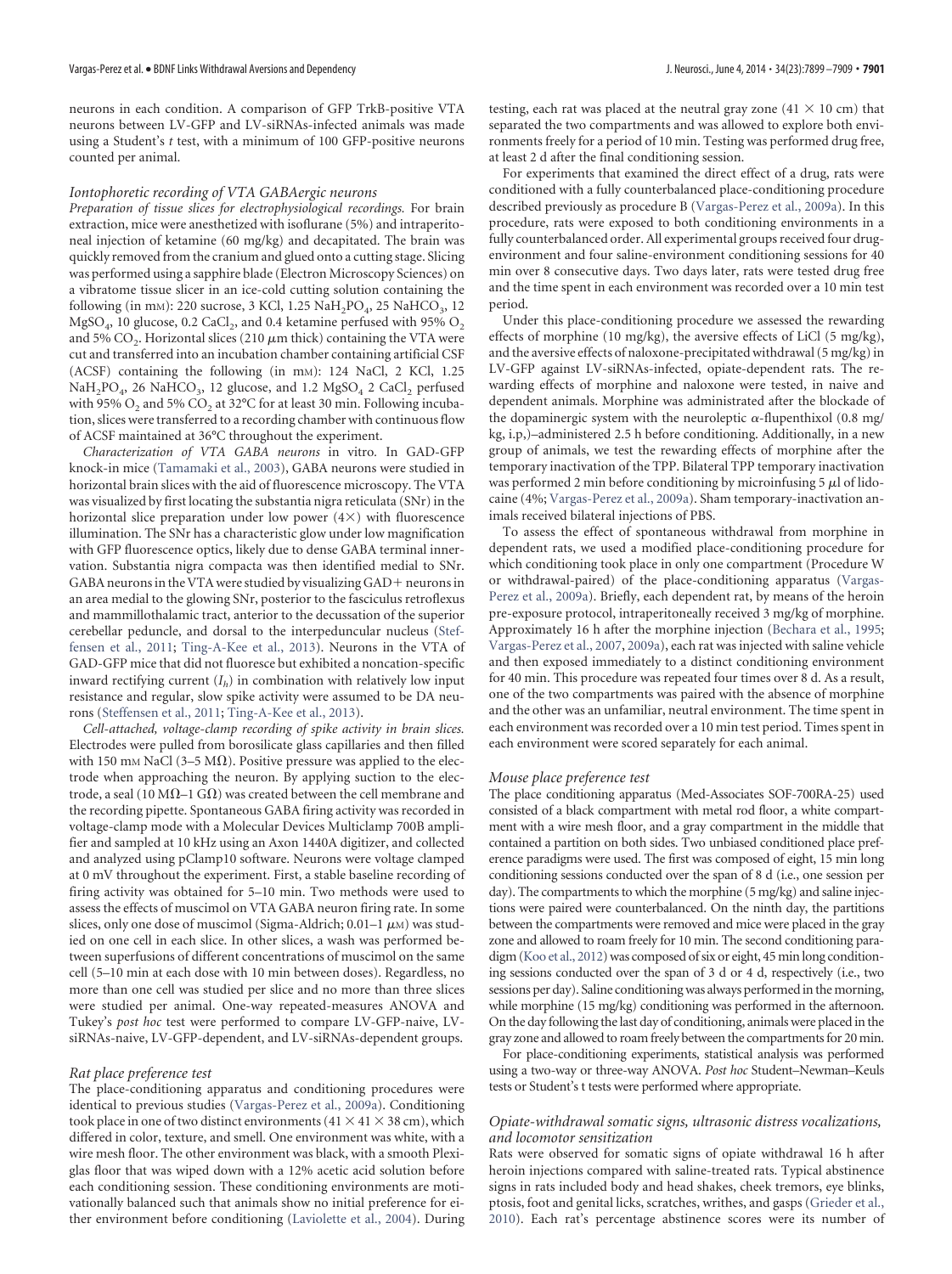observed abstinence signs divided by the average of abstinence signs observed in saline-treated rats and multiplied by 100. One-way repeatedmeasures ANOVA and *post hoc* Fisher's least-significant difference tests were performed to compare the differences in the number of percentage abstinence scores among groups.

Ultrasonic distress vocalizations in the 20–28 kHz range were recorded for 10 min following the administration of the opioid antagonist naloxone in naive and chronic opiate-treated LV-siRNAs rats and chronic opiate-treated LV-GFP rats. Animals were brought to an empty room and placed inside a gray chamber (41  $\times$  41  $\times$  38 cm), where ultrasonic vocalizations (s) were recorded and transformed into an audible signal with the aid of Mini Bat Detectors (Ultra Sound Advice). The signal was sent to a computer, where it was digitized for analysis. A Student's *t* test was performed to compare the difference in the number of ultrasonic distress vocalizations emitted by the two groups.

The test of locomotor activation produced by repeated opiate administration was performed in a gray chamber (41  $\times$  41  $\times$  38 cm) during daylight. A camera positioned above the chamber recorded distance traveled (meters) using EthoVision XT (version 5) software (Noldus Information Technology). Locomotor activity was monitored at least 2 weeks after surgery. The first day, rats were placed drug free in the activity chamber for 10 min after the subcutaneous injection of saline solution. On subsequent days, rats were placed in the activity chamber for 10 min immediately after the subcutaneous injection of 0.5 mg/kg of heroin. Rat locomotion was recorded on drug-free day (day 0) and on days 1 and 4 after heroin administrations. One-way repeated-measures ANOVA and *post hoc* Student–Newman–Keuls tests were performed to compare the effects of heroin on locomotion in LV-GFP- against LV-siRNAs-infected rats. The experimental time line of LV infections and intra-VTA BDNF infusion experiments are described in Table 1 and Table 2, respectively.

## **Results**

We found that rats coinjected with LV-siRNAs against TrkB showed a selective loss of TrkB expression in the VTA as determined by immunohistochemistry (Fig. 1). In slices taken from the VTA (Fig. 1*c*), confocal microscopy revealed a >80% reduction ( $t_{(5)} = 2.77$ ,  $p = 0.003$ ) in the detection of TrkB receptorexpressing cells after injection of GFP-labeled LV-siRNAs compared with LV-GFP control (Fig. 1*a*,*d*). Furthermore, as described previously (Bolaños and Nestler, 2004), an overall trend, but not significant, decrease in the soma size (micrometers) of VTA LV-siRNAs-positive neurons with respect to the VTA LV-GFP control was detected (mean  $\pm$  SEM: LV-siRNAs, 55.94  $\pm$ 3.74; LV-GFP, 50.16  $\pm$  7.39;  $t_{(91)} = 1.08$ ,  $p = 0.57$ ; Fig. 1*b*).

# **The TrkB receptor mediates the adaptive response of VTA GABA neurons after chronic morphine administration**

The shift from inhibitory to excitatory  $\mathsf{GABA}_\mathsf{A}$  receptor signaling induced by chronic opiate administration and withdrawal was blocked in LV-siRNAs-treated animals, but not in LV-GFP control animals. The average firing rate of VTA GABA neurons recorded in LV-GFP Naive mice in the horizontal slice preparation *ex vivo* was  $12.9 \pm 1.9$  Hz ( $n = 14$ ), in LV-siRNAs Naive mice was  $9.0 \pm 2.5$  Hz ( $n = 6$ ), in LV-GFP Dependent mice was  $22.3 \pm 4.9$ Hz ( $n = 9$ ), and in LV-siRNAs Dependent mice was 17.2  $\pm$  3.5 Hz  $(n = 9)$ . Although the mean baseline firing rate of LV-GFP Dependent mice in the slice preparation was greater than LV-GFP Naive mice, as we have previously demonstrated in morphinedependent mice *in vivo* (Vargas-Perez, 2009b), it was not significantly greater ( $p > 0.05$ ), perhaps because of the pronounced variability in baseline rate across cells in the slice preparation. However, muscimol (0.01–1.0 mm) briskly and markedly inhibited VTA GABA neuron firing rate in LV-GFP Naive mice (Fig. 2*a*) and LV-siRNAs Naive mice (Fig. 2*b*), slightly enhanced firing rate in LV-GFP Dependent mice (Fig. 2*c*), and inhibited VTA GABA

neuron firing rate in LV-siRNAs Dependent mice (Fig. 2*d*), regardless of baseline firing rate. In these examples, cells with similar firing rates ( $\sim$ 10 Hz) were chosen for comparison. Figure 2*e* summarizes the effects of muscimol (0.01-1.0 mm) across all groups of mice. ANOVA revealed no overall difference between groups at 0.01 mm muscimol ( $p = 0.055$ ,  $F_{(1,26)} = 2.93$ ), but there were significant overall differences between groups at 0.1 mm muscimol ( $F_{(1,30)} = 13.62$ ,  $p = 0.0001$ ) and 1.0 mm muscimol  $(F_{(1,25)} = 6.76, p = 0.002)$ . Tukey's *post hoc* test revealed a significant difference between LV-GFP Naive versus LV-GFP Dependent mice at the 0.1 mm ( $p = 0.0001$ ) and 1.0 mm ( $p = 0.003$ ) muscimol levels and LV-GFP Dependent versus LV-siRNAs Dependent mice at the 0.1 mm ( $p = 0.0001$ ) and 1.0 mm ( $p = 0.002$ ) muscimol levels. There was no significant difference between LV-GFP Naive versus LV-siRNAs Naive mice or between LV-siRNAs Naive versus LVsiRNAs Dependent mice at any dose level ( $p > 0.05$ ).

## **BDNF signaling in the VTA is necessary for the switch to a drug-dependent state motivational system**

Blocking TrkB function in the VTA was sufficient to reduce the increased locomotor activation produced by repeated opiate administration observed in LV-GFP ( $p = 0.04$ ,  $n = 7$ ); however there was still an effect of heroin on locomotion activation in the LV-siRNAs ( $n = 7$ ) group compared with LV-siRNAs ( $n = 8$ ) naive animals ( $p = 0.035$ ). No significant differences were found between LV-siRNAs and LV-GFP  $(n = 8)$ -infected opiate naive groups (effect of heroin treatment:  $F_{(3,89)} = 3.7$ ,  $p = 0.024$ ; LV treatment:  $F_{(1,89)} = 3.4$ ,  $p = 0.039$ ; effects of days:  $F_{(2,89)} = 3.89$ ,  $p = 0.024$ ; Fig. 3*a*). Additionally, blocking TrkB function in the VTA was sufficient to keep the animals in a motivationally opiate naive-like state, even after chronic opiate exposure (Fig. 3*b*,*c*). Using conditioned place preference procedures in rats infected with LV-siRNAs or LV-GFP in the VTA, we observed that BDNF in the VTA is necessary for the switching mechanism from a nondopamine, opiate-naive motivational reward system to a dopaminergic, opiate-dependent motivational system. In contrast to control LV-GFP ( $n = 8$  per group)-infected animals, where antagonism of the dopaminergic system with the neuroleptic  $\alpha$ -flupenthixol (0.8 mg/kg) blocked the rewarding effects of systemic morphine in drug-dependent rats ( $p = 0.12$ ), similarly treated rats infected with LV-siRNAs ( $n = 8$  per group) showed conditioned place preferences that were not blocked by  $\alpha$ -flupenthixol ( $p = 0.001; F_{(1,63)} = 4.0, p = 0.001$ , interaction of morphine, neuroleptic, and LV treatment; Fig. 3*b*). However, as is the case in opiate-naive animals (Vargas-Perez et al., 2009a), the rewarding properties of acute morphine administration were blocked by TPP inactivation in LV-siRNAs ( $n = 8$ ) rats chronically opiate treated and in withdrawal ( $p = 0.73$ ). TPP inactivation during conditioning did not affect the morphine place preferences in LV-GFP  $(n = 8)$ -infected animals with similar chronic opiate treatments ( $p = 0.0001$ ). PBS Sham TPP inactivations, in chronic opiatetreated and withdrawn animals, did not affect the expression of morphine place preferences in LV-GFP  $(n = 8)$  and LV-siRNAs  $(n = 8; p = 0.0001; F<sub>(1,63)</sub> = 8.0, p = 0.006$ , interaction of morphine, TPP inactivation and LV treatment; Fig. 3*c*). It is possible that intra-VTA LV-siRNAs infections modify the ability of opiates to produce conditioned place preferences. However, neither LV-siRNAs nor LV-GFP infections had any effect on the sizes of the conditioned place preferences produced by morphine in naive animals pretreated with  $\alpha$ -flupenthixol ( $p = 0.001$ ) or in the control group ( $p = 0.001$ ;  $F_{(1,57)} = 1.96$ ,  $p = 0.168$ , interaction of drug and LV treatment; LV-siRNAs neuroleptic,  $n = 7$ ; LV-siRNAs control,  $n = 8$ ; LV-GFP neuroleptic,  $n = 7$ ; LV-GFP neuroleptic  $n = 7$ ; Fig. 3*d*).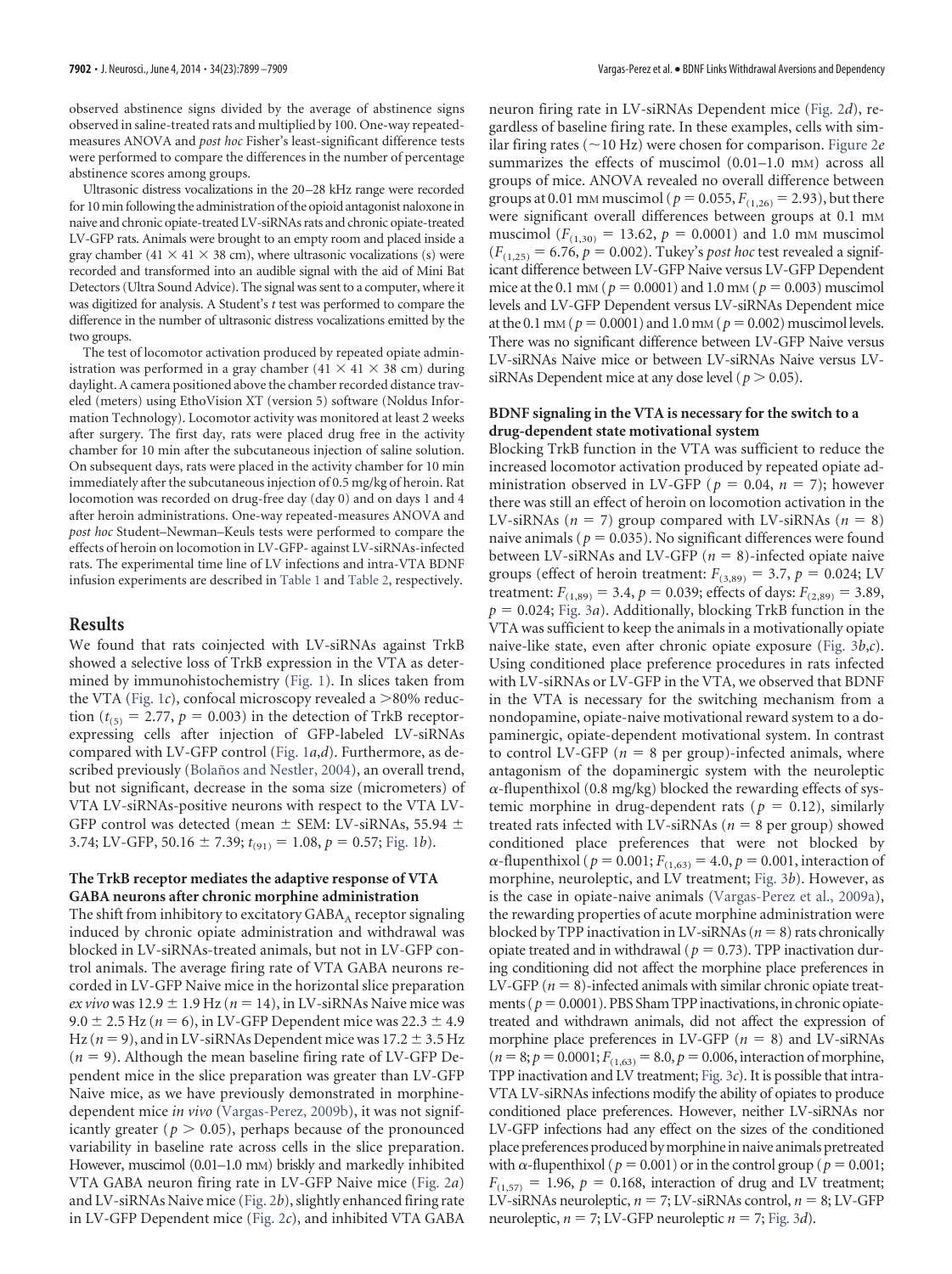## **Table 1. Description of experimental time line for LV infections experiments**

| Experiment                                                   | Procedure                                                                                                                                                                                                                                                                                                                |
|--------------------------------------------------------------|--------------------------------------------------------------------------------------------------------------------------------------------------------------------------------------------------------------------------------------------------------------------------------------------------------------------------|
|                                                              | VTA viral infection<br>euthanasia                                                                                                                                                                                                                                                                                        |
| TrkB expression in<br>VTA GABAergic neurons                  | recovery<br>$\geq$ 2 weeks                                                                                                                                                                                                                                                                                               |
| lonotophoretic recording<br>of VTA GABAergic<br>neurons      | recording<br>mini pump-<br>VTA viral infection<br>implantation<br>removal<br>recovery<br>$\geq$ 2 weeks<br>5-7 days<br>$11 - 16h$                                                                                                                                                                                        |
| Locomotor sensitization                                      | Open field<br>Heroin (0.5mg/kg)<br>$+ + + +$<br>VTA viral infection<br>Recording<br>recovery<br>$\geq$ 2 weeks<br>5 days                                                                                                                                                                                                 |
| Motivational effects of<br>morphine dependent<br>animals     | place preference<br>* TTP lidocaine group<br>* lidocaine (4%)<br>* * *<br>$\star$<br>TTP cannulae<br>+ Neuroleptic group<br>+ alpha-flupenthixol<br>$+ +$<br>(0.8mg/kg)<br>ŵ<br>v<br><b>Test</b><br>VTA viral infection<br>s<br>heroin pre-exposure protocol<br>recovery<br>2 days<br>$\geq$ 2 weeks<br>8 days<br>5 days |
| Motivational effects<br>of morphine non<br>dependent animals | place preference<br>VTA viral infection $+$ Neuroleptic group $+$<br>Test<br>$^{+}$<br>$+ + +$<br>$^{+}$<br>$+ +$<br>+ alpha-flupenthixol<br>$(0.8$ mg/kg $)$<br>÷<br><b>M</b> N<br>recovery<br>$\geq$ 2 weeks<br>8 days<br>2 days                                                                                       |
| Spontaneous opiate<br>somatic withdrawal signs               | + Heroin (0.5mg/kg)<br>VTA viral infection<br>recovery<br>* Observations<br>$\geq$ 2 weeks<br>6 days                                                                                                                                                                                                                     |
| Ultrasonic vocalization                                      | Naloxone (5mg/kg)<br>VTA viral infection<br>+ Heroin (0.5mg/kg)<br>recovery<br>* Recording<br>$\geq$ 2 weeks<br>6 days                                                                                                                                                                                                   |
| Motivational effects of<br>spontaneous withdrawal            | place preference<br>VTA viral infection<br>Test<br>heroin pre-exposure protocol<br>recovery<br>2 days<br>$\geq$ 2 weeks<br>5 days<br>8 days                                                                                                                                                                              |
| Motivational effects<br>of naloxone non<br>dependent animals | Test<br>place preference<br>VTA viral infection<br>J<br>********<br><b>M</b><br>recovery<br>$\geq$ 2 weeks<br>8 days<br>2 days                                                                                                                                                                                           |
| Motivational effects of<br>naloxone dependent<br>animals     | place preference<br><b>++++++++</b><br>Test<br>VTA viral infection<br>Ý<br>heroin pre-exposure protocol<br>recovery<br>2 days<br>8 days<br>$\geq$ 2 weeks<br>5 days                                                                                                                                                      |
| Motivational effects<br>of LiCl                              | place preference<br>*******<br>Test<br>VTA viral infection<br>ψ<br>heroin pre-exposure protocol<br>recovery<br>2 days<br>$\geq$ 2 weeks<br>8 days<br>5 days                                                                                                                                                              |

# **BDNF signaling in the VTA is necessary for the aversive motivation of opiate withdrawal in dependent animals, but not for the expression of somatic withdrawal signs**

Chronic opiate exposure produced a daily increase in the expression of spontaneous somatic withdrawal signs in both LVsiRNAs  $(n = 8)$  and LV-GFP  $(n = 8)$  after 16 h of heroin administration ( $F_{(2,23)} = 5.6$ ,  $p = 0.0001$ ), compared with nonopiate-treated control rats ( $n = 8$ ;  $p = 0.00001$ ; Fig. 4*a*). However, the aversive state associated with opiate withdrawal was blocked in LV-siRNAs ( $n = 8$ ) rats compared with the control LV-GFP ( $n = 8$ ) animals. This aversive state was inferred by monitoring low-frequency s, which are associated with negative events (Hamdani and White, 2011). A decreased expression of vocalizations in the 22 kHz range was observed following the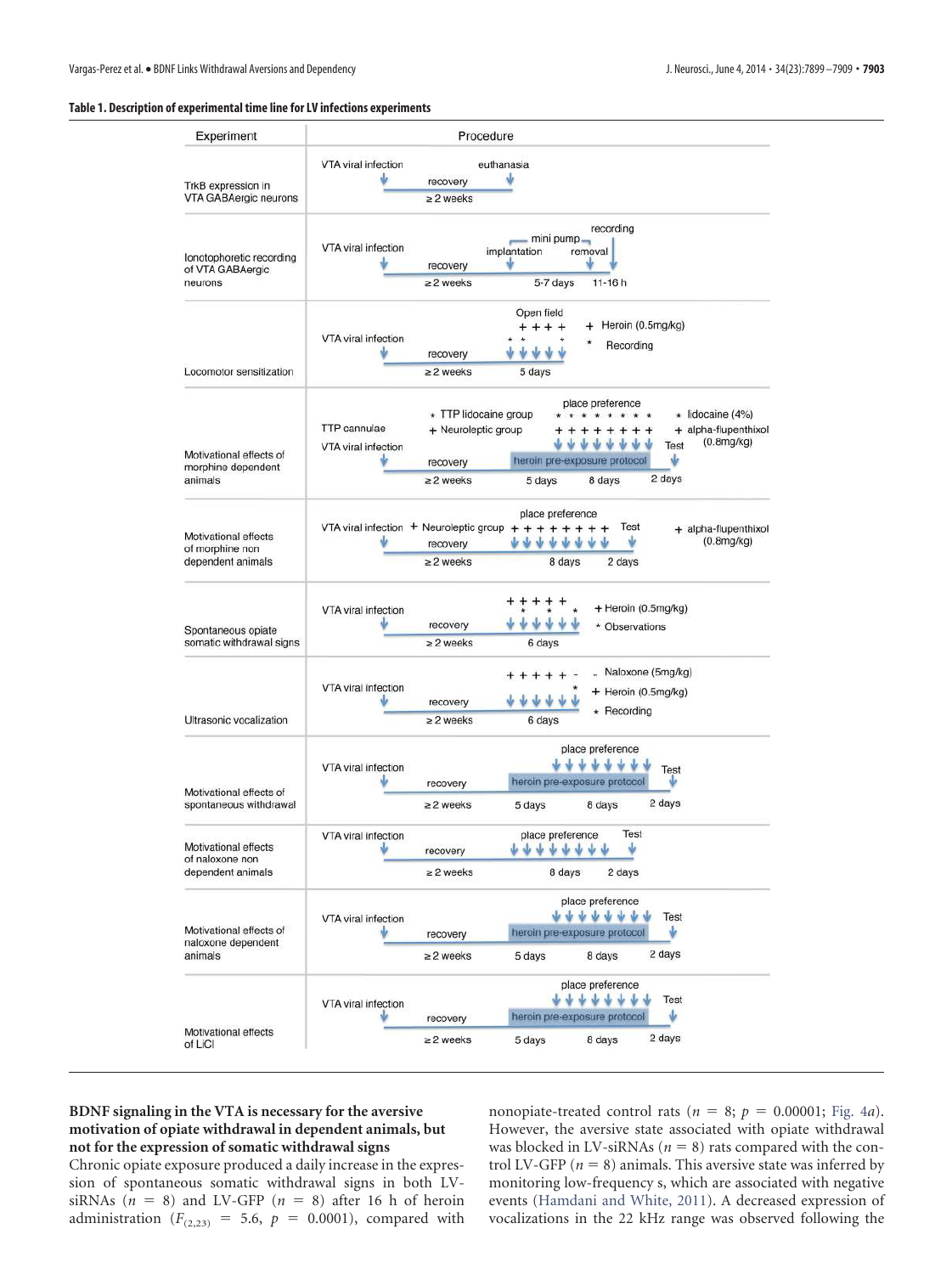#### **Table 2. Description of experimental time line for intra-VTA BDNF infusions experiments**



**LV-GFP LV-siRNAs** C a 50µm GFP<sub>I</sub> Nuclei **N** TrkB<sub>I</sub> d b 120 LV-GFP Tell 100 control TrkB positive **ILV-siRNAs** 80 60 40 đ 20  $MAP2$ 

Figure 1. Photomicrographs of rat coronal sections identifying lentiviral infections in the VTA. *a*, Double-labeled cell with GFP (green) and TrkB (red). Nuclei are in blue, in GFP lentiviral vector pTK433 (LV-GFP)-infected animals (left) and siRNAs expressing lentiviral-infected (LV-siRNAs) and LV-GFP animals (right). Yellow denotes the overlapping of LV-GFP and TrkB labeling, which is very prominent is control animals (LV-GFP) and almost absent in LV-siRNAs-infected animals (arrow). *b*, Identification of LV-GFP (left) and LV-siRNAs (right) infections in VTA neurons labeled with the neuronal marker MAP2 (cyan). An overall decrease in sizes of VTA LV-siRNAs-positive neurons with respect to the VTA LV-GFP control can be observed (compare arrowed neurons on the left and right).  $c$ , A schematic of the anatomical region from which the section displayed in  $a$  and  $b$  was taken.  $d$ , Inhibition of TrkB expression in the VTA mediated by LV-siRNAs ( $n = 6$ ) as opposed to control LV-GFP ( $n=6, *p< 0.05$ ). Data are numbers of TrkB-positive cells, expressed as a percentage of the LV-GFP control  $\pm$  SEM.

administration of the opioid antagonist naloxone in LV-siRNAs rats as compared with LV-GFP in naive ( $p = 0.01$ ) and chronic opiate-treated ( $p = 0.001$ ) rats ( $F_{(1,27)} = 0.48$ ,  $p = 0.001$ , effect of LV treatment; Fig. 4*b*).

We observed that knocking down TrkB expression with LVsiRNAs ( $n = 8$ ) reduced the expression of the aversive motivational effects of withdrawal in chronic opiate-treated animals, in contrast to LV-GFP ( $n = 8$ ) animals, which show conditioned place aversions to an environment paired with 16 h of opiate withdrawal  $(F_{(1,31)} = 5.20, p = 0.03$ , interaction of LV treatment and withdrawal; Fig. 4*c*). In addition, the aversive motivational effects of the opioid antagonist naloxone were blocked in both naive  $(n = 8)$  and chronic  $(n = 8)$  opiate-treated rats infected with LV-siRNAs in the VTA, but not in LV-GFP naive ( $p =$ 0.001  $n = 8$ ) and chronic opiate-treated rats ( $p = 0.001$ ,  $n = 8$ ;  $F_{(1,63)} = 16.4$ ,  $p = 0.001$ , interaction of LV treatment and naloxone; Fig. 4*d*).

LV-siRNAs infection in the VTA did not block the aversive effects of all drug stimuli, as LV-siRNAs  $(n = 8)$  and LV-GFP  $(n = 8)$ -treated rats expressed similar conditioned place aver-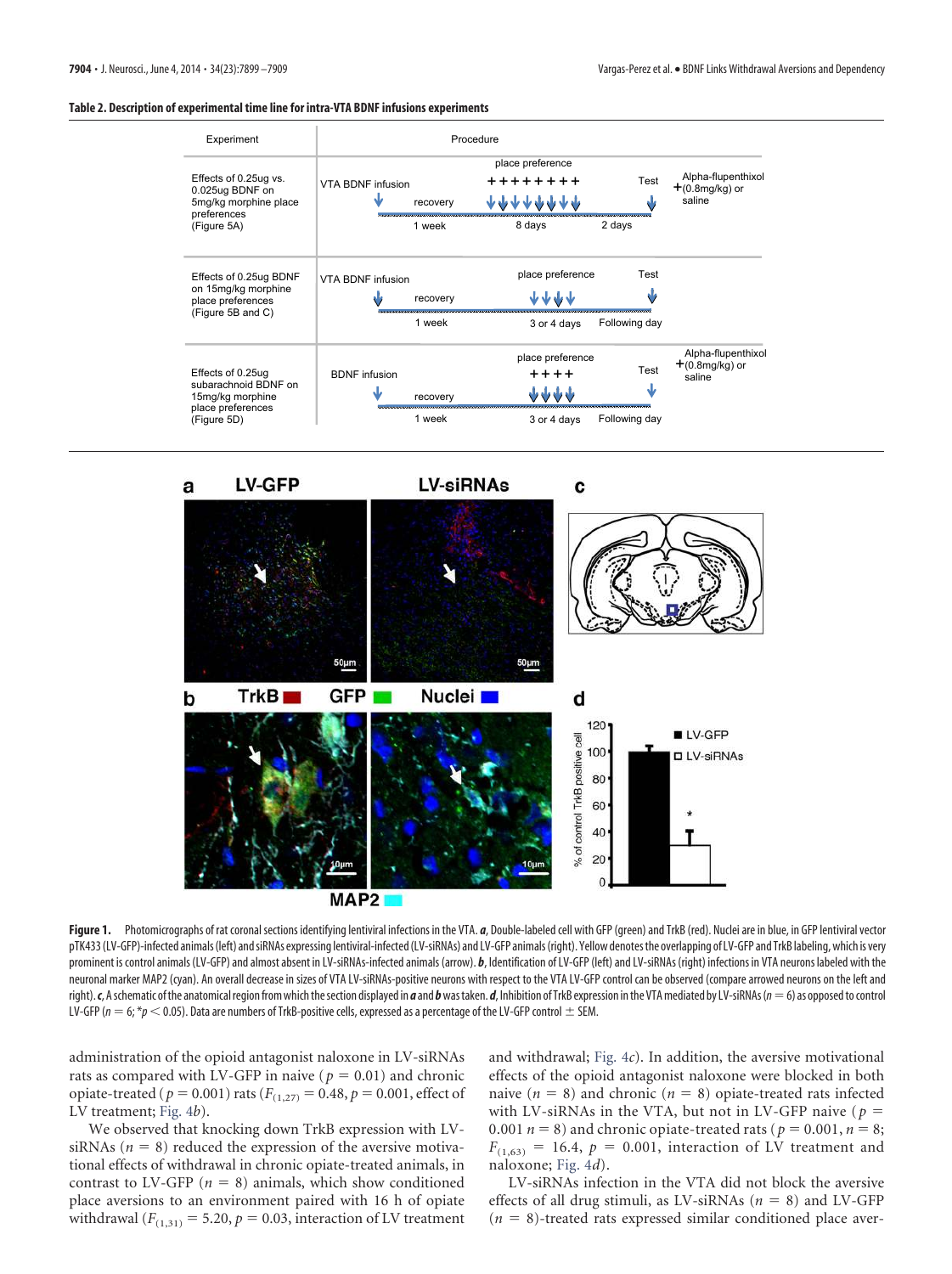

**Figure 2.** Blockade of TrkB receptors prevents the switch in GABA<sub>A</sub> receptor function in VTA GABA neurons. VTA GABA neurons in GAD GFP mice were visualized with fluorescent optics and recorded in cell-attached mode under voltage-clamp conditions. Insets *i* and *ii* in  $a-d$  are representative 5 s traces of VTA GABA neuron spiking before and during 0.1 mm muscimol application taken at the places indicated on each respective rate meter. Representative cells from each group of mice were chosen based on similarity in baseline firing rate ( $\sim$  10 Hz). Rate meters from each group are shown in response to 0.1 mm muscimol. Although most cells recovered fully from muscimol, wash data are not shown, as the kinetics of recovery from muscimol varied considerably. All axes in *a– d* are normalized to facilitate comparisons between groups. *a*, This rate meter shows a representative VTA GABA neuron recorded in an LV-GFP Naive mouse. Superfusion of muscimol markedly inhibited the firing rate of this VTA GABA neuron. *b*, Similarly, muscimol markedly inhibited the firing rate of a representative VTA GABA neuron in an LV-siRNAs Naive mouse. *c*, However, muscimol slightly enhanced the firing rate of a representative VTA GABA neuron in an LV-GFP Dependent mouse. *d*, Similar to LV-GFP Naive and LV-siRNAs mice, muscimol inhibited the firing rate of a representative VTA GABA neuron in an LV-siRNA Dependent mouse. *e*, Comparison of muscimol (0.01–1.0 m<sub>M</sub>) effects on the firing rate of all VTA GABA neurons recorded in the four groups of mice following 16 h morphine withdrawal. Muscimol significantly reduced VTA GABA neuron firing rate in LV-GFP Naive, LV-siRNAs Naive, and LV-siRNAs Dependent mice, but not in LV-GFP Dependent mice (\* $p$   $<$  0.05).

sions produced by intraperitoneal LiCl administration ( $F_{(1,31)}$  = 1.22,  $p = 0.27$ , interaction of LiCl and LV treatment; Fig. 4*e*). These results demonstrate the importance of BDNF-related neuronal plasticity in the VTA for mediating the negative motivational state associated with opiate withdrawal.

# **BDNF-TrkB signaling in the VTA is sufficient for inducing opiate dependence in mice**

Recent work has suggested that VTA BDNF may block morphine place preferences (Koo et al., 2012), in contrast to our data showing that VTA BDNF preserves morphine place preferences but switches the brain substrates underlying the morphine place preferences (Vargas-Perez et al., 2009b). Given that this more recent work used a mouse model, a different conditioned place preference paradigm, larger BDNF and morphine doses, and different VTA coordinates from our mouse and rat work, we performed a series of experiments to investigate whether BDNF-TrkB signaling played a dual role with regards to opiate reward. First, we tested the possibility that high doses of BDNF  $(0.25 \ \mu g/mouse;$ Koo et al., 2012) in mice give rise to different effects from doses equivalent to what we had previously used in our rat work (0.025

## **Discussion**

Selectively knocking down TrkB receptor expression in the VTA blocks the shift from inhibitory to excitatory  $\mathsf{GABA}_\mathsf{A}\xspace$  receptor signaling induced by chronic opiate administration and withdrawal, keeping the animals in a motivational opiate naive-like state. We observed that muscimol robustly inhibited the firing rate of VTA GABA neurons at low concentrations  $(\leq 1.0 \text{ mm})$  in all LV-GFP naive mice, LV-siRNAs naive mice, and LV-siRNAsdependent mice, but not in LV-GFP-dependent mice, indicating that the adaptive response of VTA GABA neurons to chronic morphine treatment is due to activation of TrkB receptors. Consequently, BDNF signaling is necessary for the shift in  $GABA_A$ receptors on GABAergic VTA neurons, from inhibitory to excitatory. This neuronal change would cause the sensitization of inhibitory GABAergic signaling over dopaminergic neurons in the VTA, altering the activity of the mesolimbic dopaminergic system (White, 1996). Converging lines of evidence suggest that a change in the function of the mesolimbic dopaminergic system is implicated in the aversive motivational response to drug withdrawal (Grieder et al., 2010; George et al., 2012). Accordingly, we

-g/mouse; Vargas-Perez et al., 2009a). We found that, similar to controls ( $n = 5$ ), mice receiving the smaller dose of BDNF  $(n = 13)$  and those treated with the higher dose showed similar morphine place preferences (*n* = 9,  $F_{(2,24)} = 0.507$ ,  $p = 0.608$ interaction of morphine and treatment) and those preferences were blocked by  $\alpha$ -flupenthixol in both BDNF groups  $(n = 5$  for the 0.025  $\mu$ g BDNF group and  $n = 4$ ; for the 0.25  $\mu$ g BDNF group;  $F_{(1,15)}$  $= 5.317, p = 0.03,$  interaction of  $\alpha$ -flupenthixol and BDNF treatment; Fig. 5*a*). Second, we investigated whether the use of high doses of morphine in conjunction with a longer conditioning time (Koo et al., 2012) results in a BDNF-dependent suppression of morphine place preferences perhaps due to the prolonged duration revealing some aversive properties of the morphine. Once again, BDNF had no suppressive effects on morphine place preferences, such that controls showed an equivalent preference as compared with BDNF-treated animals (controls:  $n = 7$ ; BDNF group:  $n = 9$ ;  $F_{(1,14)} = 0.232$ ,  $p = 0.637$ , interaction of morphine and treatment; Fig. 5*b*). Third, we used the same VTA coordinates used by Koo et al. (2012) and found that, even after accounting for all the major differences in methodology, we could not replicate their effect; controls and BDNF-treated animals spent similar amounts of time in the morphine-paired compartment ( $n = 7$ and *n* = 9, respectively;  $F_{(1,14)} = 1.037$ ,  $p = 0.325$ , interaction of morphine and treatment; Fig. 5*c*). Therefore, VTA BDNF did not attenuate morphine place preferences; instead, it changed the neural substrates mediating the preferences.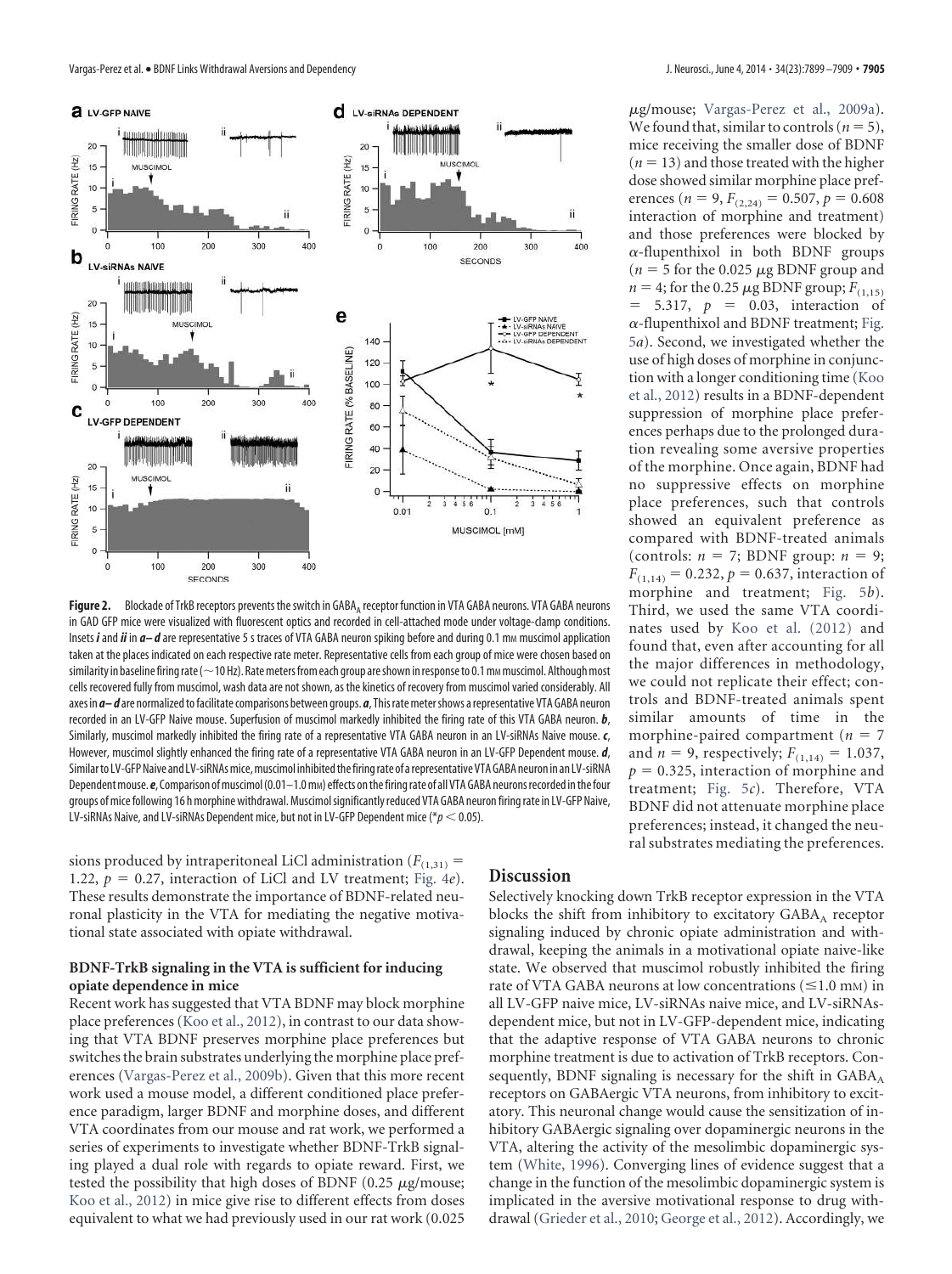

Figure 3. Opiate motivational effects in opiate-dependent animals after blocking the function of BDNF in the VTA. *a*, Depletion of TrkB expression in the VTA reduces but does not block locomotor sensitization induced by chronic heroin administration. Animals infected with LV-GFP ( $n=7$ ) show an increase in locomotion after repeated heroin administrations, compared with animals infected with LV-siRNAs (n = 7; \*p  $<$  0.05). However, there is an effect of heroin in locomotion activation in LV-siRNAs groups compared with naive LV-siRNAs (n = 8) and LV-GFP (n = 8) animals (\*p  $<$ 0.05).  $b$ , Blockade of the dopaminergic system with neuroleptics ( $\alpha$ -flupenthixol, 0.8 mg/kg) fails to block the rewarding effects of morphine (10 mg/kg) in dependent rats after intra-VTA LV-siRNAs infection ( $n = 8$  per group; \* $p < 0.05$ ), opposite to LV-GFP-infected animals ( $n = 8$  per group), where the pretreatment with neuroleptics blocks any morphine place preference. *c*, Reversible lidocaine (4%) TPP lesions ( $n = 8$ ), but no Sham lesions ( $n = 8$ ), block the rewarding properties of morphine administration in drug-dependent animals after intra-VTA LV-siRNAs infection, but the same inactivation of the TPP ( $n=8$ ), as occurs in Sham lesions ( $n=8$ ), does not affect morphine place preference in LV-GFP animals (\* $p$   $<$  0.05). *d*, LV-siRNAs ( $n=8$ ), compared with LV-GFP ( $n=$ 7), infections do not affect the size of the conditioned place preference produced by acute morphine administration in drug-nondependent rats (\* $p$   $<$  0.05). Data represent means  $\pm$  SEM the absolute times spent during testing in the previously saline and previously morphine-paired compartments.

observed that blocking BDNF signaling prevented the expression of conditioned (i.e., conditioned place aversion) and unconditioned (i.e., vocalizations) aversive motivational states related to opiate withdrawal. However, these manipulations did not cause a general loss of the ability to detect aversive events or the expression of unconditioned withdrawal, as LV-siRNAs-infected animals were able to learn conditioned place aversion caused by LiCl and the expression of withdrawal somatic sign were not affected. Furthermore, the intra-VTA infection with LV-siRNAs by itself did not cause any significant effect on behavior as shown by the size of the conditioned place preference produced by morphine in naive animals.

In naive rats, activation of  $\mathsf{GABA}_\mathsf{A}$  receptors located on VTA GABAergic neurons results in an inhibitory conductance mediated by Cl<sup>-</sup> influx. In naive rats, morphine activation of muopiate receptors on presynaptic GABAergic terminals in the VTA–which form inhibitory synapses on VTA GABAergic neurons–inhibit them by decreasing the level of GABA release onto their  $\mathsf{GABA}_\mathtt{A}$  receptors. This disinhibition of  $\mathsf{GABA}$ ergic neuron activity inhibits the mesolimbic dopaminergic pathway and produces reward through a nondopaminergic, TPP-mediated pathway (Vargas-Perez et al., 2009b).

When rats are opiate dependent and in withdrawal, GABA<sub>A</sub> receptors on VTA GABA neurons switch their signaling properties from inhibitory to excitatory (Vargas-Perez et al., 2009b). It has been observed that a single bilateral intra-VTA BDNF infusion (0.25  $\mu$ g/0.5  $\mu$ l each, but not at doses 50× larger and 10×

the volume; Koo et al., 2012) promotes this switching mechanism. BDNF may reduce the levels of the potassium chloride cotransporter KCC2, thereby increasing the intracellular chloride concentration. GABA<sub>A</sub> receptor activation then would result in anions flooding out of the neuron (Ting-A-Kee et al., 2013). Alternatively, BDNF infusions may elevate intracellular carbonic anhydrase enzyme levels, thereby encouraging  $HCO<sub>3-</sub>$  efflux in response to  $\text{GABA}_\text{A}$  receptor activation (Ting-A-Kee et al., 2013). These possible changes would make the neuron's membrane potential more positive, or depolarized, relative to the resting membrane potential underlying both the drug-dependent state and the aversion to withdrawal. In opiate-dependent rats, opioid inhibition of GABA release from afferents to VTA GABAergic neurons results in less activation of this now excitatory GABAergic input. This limits the inhibitory GABAergic input to the VTA dopamine neurons, thereby increasing the activity of the mesolimbic dopaminergic system. Thus, blockade of BDNF signaling, via the knockdown of BDNF TrkB receptors (using LV-siRNAs), does not block morphineconditioned place preference (Koo et al., 2012), but prevents the switch from a TPP-dependent reward system to a dopaminedependent motivational system and also prevents the expression of a withdrawal aversive motivational state.

In addition to this specific effect of BDNF on VTA GABA neuron TrkB receptors, other BDNF-related plastic changes also might occur. For example, it has been observed that BDNF in high doses can also bind p75 receptors, inducing cell death. Thus, higher doses and larger volumes of external BDNF (that cause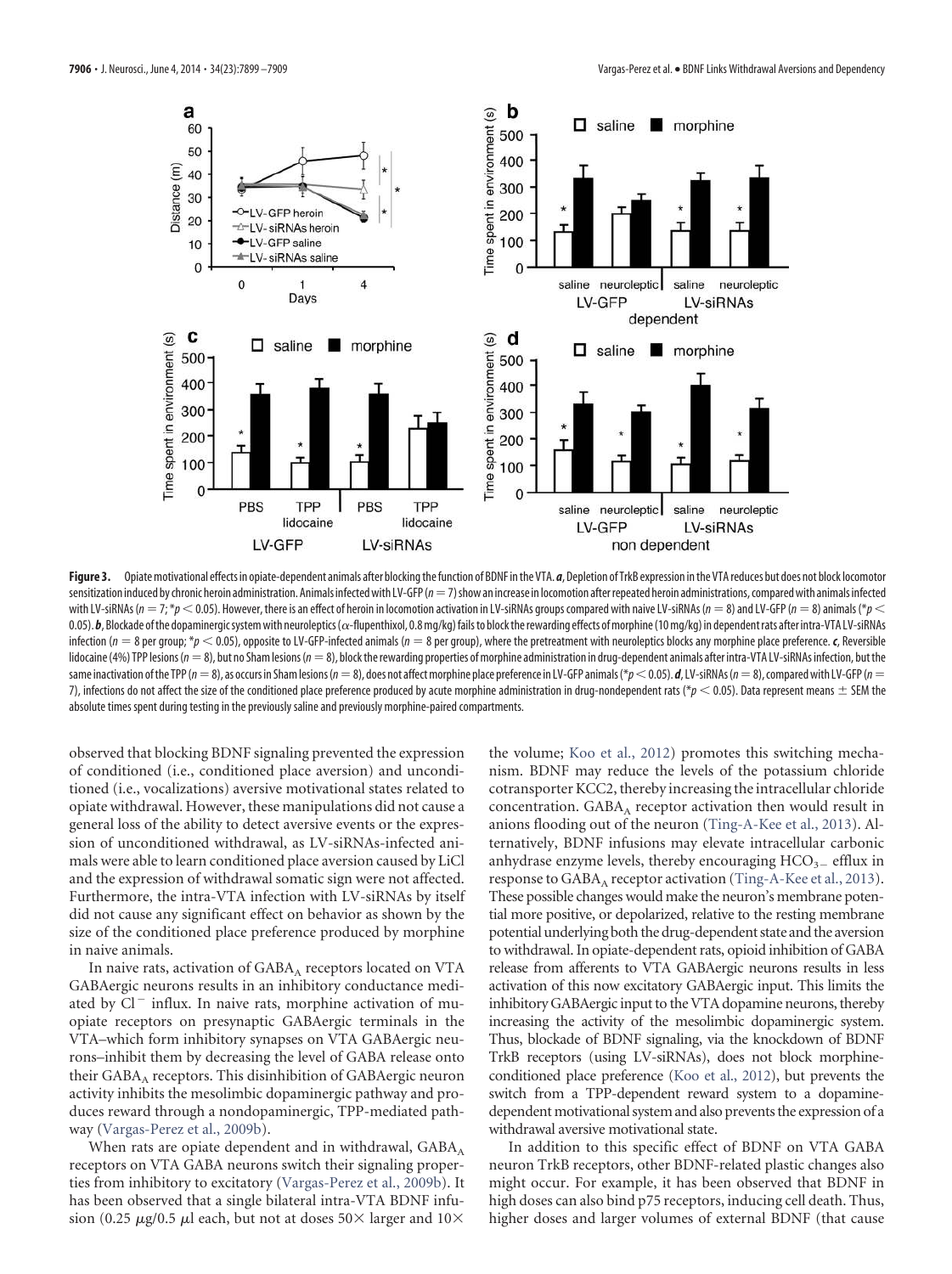

Figure 4. Motivational effects of withdrawal in opiate-dependent animals after blocking BDNF function in the VTA. *a*, Knocking down TrkB in the VTA with LV-siRNAs did not affect spontaneous opiate somatic withdrawal signs. Both LV-siRNAs ( $n = 8$ ) and LV-GFP ( $n = 8$ ) animals show an increase in percentage abstinence scores over time after 16 h heroin administration with respect to saline control animals ( $n=8$ ; \* $\rho$   $<$  0.05).  $\bm{b}$ , Opiate naive ( $n=7$ ) and dependent ( $n=7$ ) LV-siRNAs-treated animals display a reduction in low-frequency (22 kHz) s compared with opiate naive  $(n = 7)$  and dependent  $(n = 7)$  LV-GFP-treated animals (\* $p < 0.05$ ) during naloxone-precipitated chronic opiate withdrawal during the course of a 10 min test session. *c*, Knocking down TrkB in the VTA with LV-siRNAs blocks the place aversion for 16 h of abstinence from morphine (3 mg/kg) in dependent rats ( $n=8$ ). In contrast, control opiate-dependent animals infected with LV-GFP ( $n=1$ 8) show conditioned place aversions (\* $p < 0.05$ ). **d**, Naloxone-conditioned (5 mg/kg) place aversions were blocked in LV-siRNAs-treated (n  $=$  8) dependent animals, but not in LV-GFP-treated (n  $=$ 8) animals (\* $p$   $<$  0.05).  $\bm{e}$ , Both LV-siRNAs ( $n=8$ ) and LV-GFP ( $n=8$ )-infected animals display a conditioning place aversion to LiCl (5 mg/kg; \* $\overline{p}$   $<$  0.05). Data represent the means  $\pm$  SEM the absolute times spent in the previously saline and previously drug paired compartments.

blockade of the rewarding effects of morphine administration; Koo et al., 2012) could be due to nonspecific neuroplastic changes on VTA neurons that are unrelated to TrkB signaling. We hypothesized that the nonspecific effects of external infusion of BDNF, at high doses, on the motivational properties of morphine would be independent of TrkB signaling, but found that regardless of the dose, BDNF always had the same effect; it induced an opiate-dependent state wherein dopamine signaling was necessary for morphine-conditioned place preferences, and did not suppress morphine preferences as previously indicated (Koo et al., 2012). This effect was very robust considering that the dose of morphine, length of conditioning, and specific VTA coordinates did not reveal a different role for BDNF as suggested by Koo et al. (2012). It is important to note that, unlike Koo et al. (2012), our work does not directly address the role of BDNF-TrkB signaling in the dopamine neurons of the VTA. However, if it is in fact the case that BDNF-mediated neuroplastic changes at the level of VTA dopamine neurons negatively modulate morphine reward, it may be the case that TrkB signaling following exogenous application of BDNF in the VTA or throughout the brain results in more efficacious signaling at the level of the GABA neurons. This would explain our BDNF effects and would not contradict the dopamine-specific manipulations undertaken by Koo et al. (2012) (e.g., the ablation of TrkB in dopaminergic cells of the VTA resulting in increased morphine place preferences). Whether VTA dopamine neurons express less TrkB receptors than the GABA population is unclear, but such a difference might help explain the discrepancy.

The upregulation of BDNF expression has been associated with the administration of several drugs of abuse (Kauer and Malenka, 2007). In particular, it has been observed that BDNF expression is dramatically increased in the mesolimbic system during prolonged drug withdrawal (Grimm et al., 2003; Kauer and Malenka, 2007; Thomas et al., 2008; Vargas-Perez et al., 2009b) and chronic stress (Berton et al., 2006). Increased levels of BDNF in the VTA are related to the incubation of cocaine craving, cue-induced cocaine seeking (Thomas et al., 2008), and the switch to an opiate-dependent state (Vargas-Perez et al., 2009b). The present results suggest that BDNF signaling is directly related to the expression and consolidation of the aversive motivation of drug withdrawal that lead to a drug-dependent state. The precise VTA BDNF-related neural adaptations that lead to this outcome are unclear. High levels of BDNF have been suggested to induce and sustain early and late long-term potentiation (Minichiello, 2009), regulating both rapid and long-lasting modifications of circuit activity (Kauer and Malenka, 2007; Minichiello, 2009). Due to the critical role that BDNF is thought to have in synaptic plasticity during learning and memory (Kauer and Malenka, 2007; Minichiello, 2009), these findings align with the hypothesis that processes comparable to associative learning are essential for the integration and development of drug withdrawal motivation in the VTA (Berton et al., 2006; Thomas et al., 2008). Our results are consistent with the conjecture that the withdrawal from administration of drugs of abuse elicits an aversive stress response (Koob and Le Moal, 2005; Kauer and Malenka, 2007; Thomas et al., 2008; George et al., 2012) that is responsible for the neuronal plastic changes associated to the development and progression of drug addiction.

Thus, drug-taking behavior to alleviate a chronic druggenerated aversive state (e.g., withdrawal) activates adaptive neu-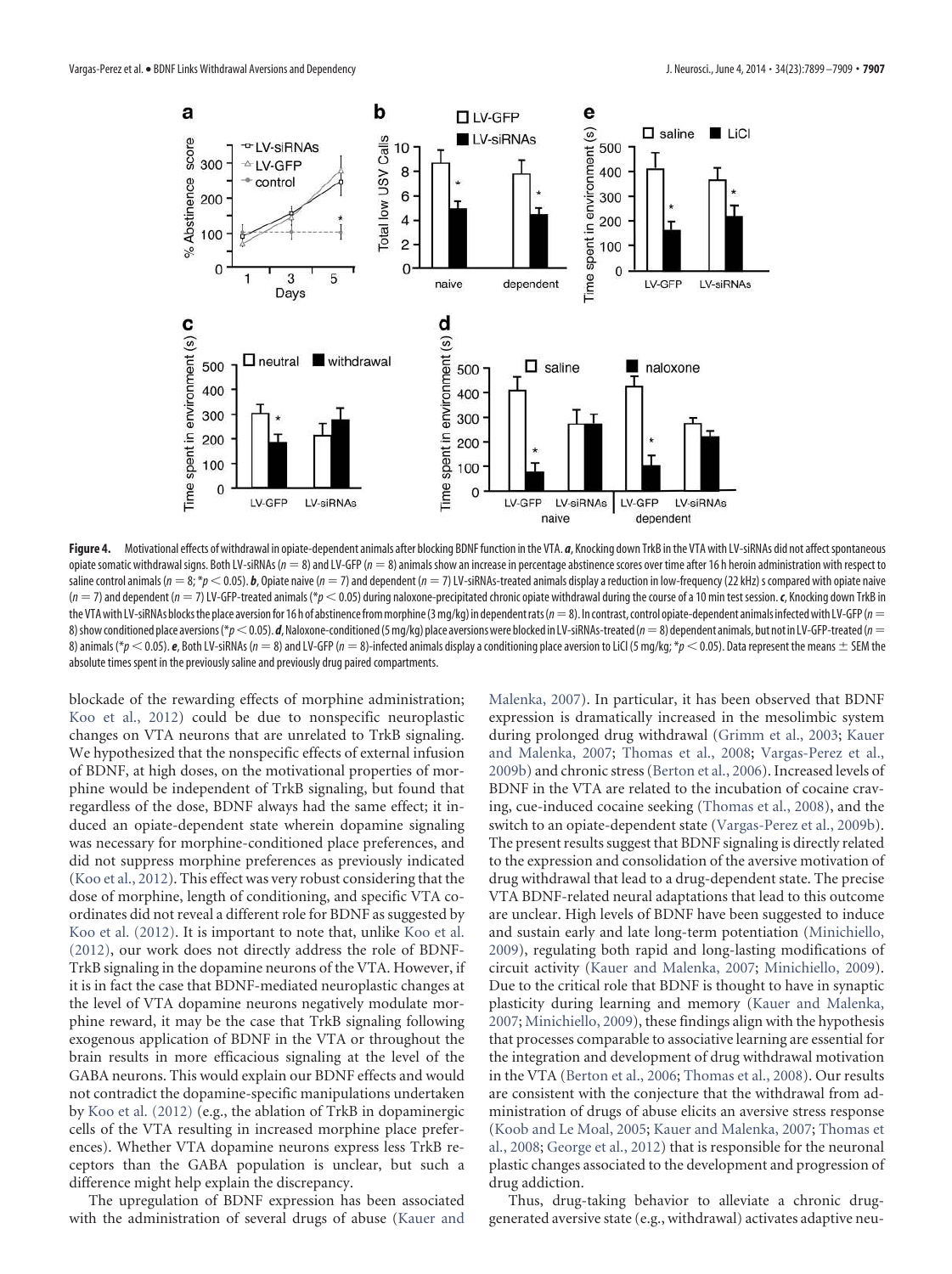

Figure 5. Effects of high and low doses of BDNF on 5 and 15 mg/kg morphine-conditioned place preferences in mice. *a*, Infusions of 0.025  $\mu$ g BDNF (same dose used in rats by Vargas-Perez et al. (2009b)) or 0.25  $\mu$ g BDNF (dose used by Koo et al. (2012)) in mouse VTA did not abolish 5 mg/kg morphine place preferences, but resulted in a switch to a DA-dependent motivational state wherein  $\alpha$ -flupenthixol blocks the conditioned place preferences. *b*, Infusions of 0.25  $\mu$ g BDNF in mouse VTA did not abolish 15 mg/kg morphine-conditioned place preferences, even when the duration of conditioning sessions was extended to 45 min to match the conditions used by Koo et al. (2009). *c*, Infusions of 0.25  $\mu$ g BDNF in mouse VTA did not abolish 15 mg/kg morphine preferences even after using the same conditioned place preference paradigm and VTA coordinates used by Koo et al. (2012); \*p values  $<$  0.05.

ronal changes (dependent on BDNF) that produce a state of dependency and, in turn, set up aversive motivational mechanisms in response to drug withdrawal. This negative reinforcement generates a feedforward mechanism that progressively leads to an allostatic state involving physiological and behavioral changes that drive and maintain addiction. Therefore, the manipulation of VTA TrkB signaling pathway is a promising target for novel addiction treatments.

#### **References**

- Bahi A, Boyer F, Chandrasekar V, Dreyer JL (2008) Role of accumbens BDNF and TrkB in cocaine-induced psychomotor sensitization, conditioned-place preference, and reinstatement in rats. Psychopharmacology 199:169 –182. CrossRef Medline
- Bechara A, Nader K, van der Kooy D (1995) Neurobiology of withdrawal motivation: evidence for two separate aversive effects produced in morphine-naive versus morphine-dependent rats by both naloxone and spontaneous withdrawal. Behav Neurosci 109:91–105. CrossRef Medline
- Berton O, McClung CA, Dileone RJ, Krishnan V, Renthal W, Russo SJ, Graham D, Tsankova NM, Bolanos CA, Rios M, Monteggia LM, Self DW, Nestler EJ (2006) Essential role of BDNF in the mesolimbic dopamine pathway in social defeat stress. Science 311:864 – 868. CrossRef Medline
- Bolaños CA, Nestler EJ (2004) Neurotrophic mechanisms in drug addiction. Neuromolecular Med 5:69 – 83. CrossRef Medline
- Crabbe JC (2002) Genetic contributions to addiction. Annu Rev Psychol 53:435– 462. CrossRef Medline
- Dockstader CL, Rubinstein M, Grandy DK, Low MJ, van der Kooy D (2001) The D2 receptor is critical in mediating opiate motivation only in opiatedependent and withdrawn mice. Eur J Neurosci 13:995–1001. CrossRef Medline
- George O, Le Moal M, Koob GF (2012) Allostasis and addiction: role of the dopamine and corticotropin-releasing factor systems. Physiol Behav 106: 58 – 64. CrossRef Medline
- Grieder TE, Sellings LH, Vargas-Perez H, Ting-A-Kee R, Siu EC, Tyndale RF, van der Kooy D (2010) Dopaminergic signaling mediates the motivational response underlying the opponent process to chronic but not acute nicotine. Neuropsychopharmacology 35:943–954. CrossRef Medline
- Grimm JW, Lu L, Hayashi T, Hope BT, Su TP, Shaham Y (2003) Timedependent increases in brain-derived neurotrophic factor protein levels within the mesolimbic dopamine system after withdrawal from cocaine: implications for incubation of cocaine craving. J Neurosci 23:742–747. Medline
- Hamdani S, White NM (2011) Ultrasonic vocalization ratios reflect the influence of motivational state and amygdala lesions on different types of taste avoidance learning. Behav Brain Res 217:88 –98. CrossRef Medline
- Kauer JA, Malenka RC (2007) Synaptic plasticity and addiction. Nat Rev Neurosci 8:844 – 858. CrossRef Medline
- Koo JW, Mazei-Robison MS, Chaudhury D, Juarez B, LaPlant Q, Ferguson D, Feng J, Sun H, Scobie KN, Damez-Werno D, Crumiller M, Ohnishi YN, Ohnishi YH, Mouzon E, Dietz DM, Lobo MK, Neve RL, Russo SJ, Han MH, Nestler EJ (2012) BDNF is a negative modulator of morphine action. Science 338:124 –128. CrossRef Medline
- Koob GF, Bloom FE (1988) Cellular and molecular mechanisms of drug dependence. Science 242:715–723. CrossRef Medline
- Koob GF, Le Moal M (1997) Drug abuse: hedonic homeostatic dysregulation. Science 278:52–58. CrossRef Medline
- Koob GF, Le Moal M (2001) Drug addiction, dysregulation of reward, and allostasis. Neuropsychopharmacology 24:97–129. CrossRef Medline
- Koob GF, Le Moal M (2005) Plasticity of reward neurocircuitry and the 'dark side' of drug addiction. Nat Neurosci 8:1442–1444. CrossRef Medline